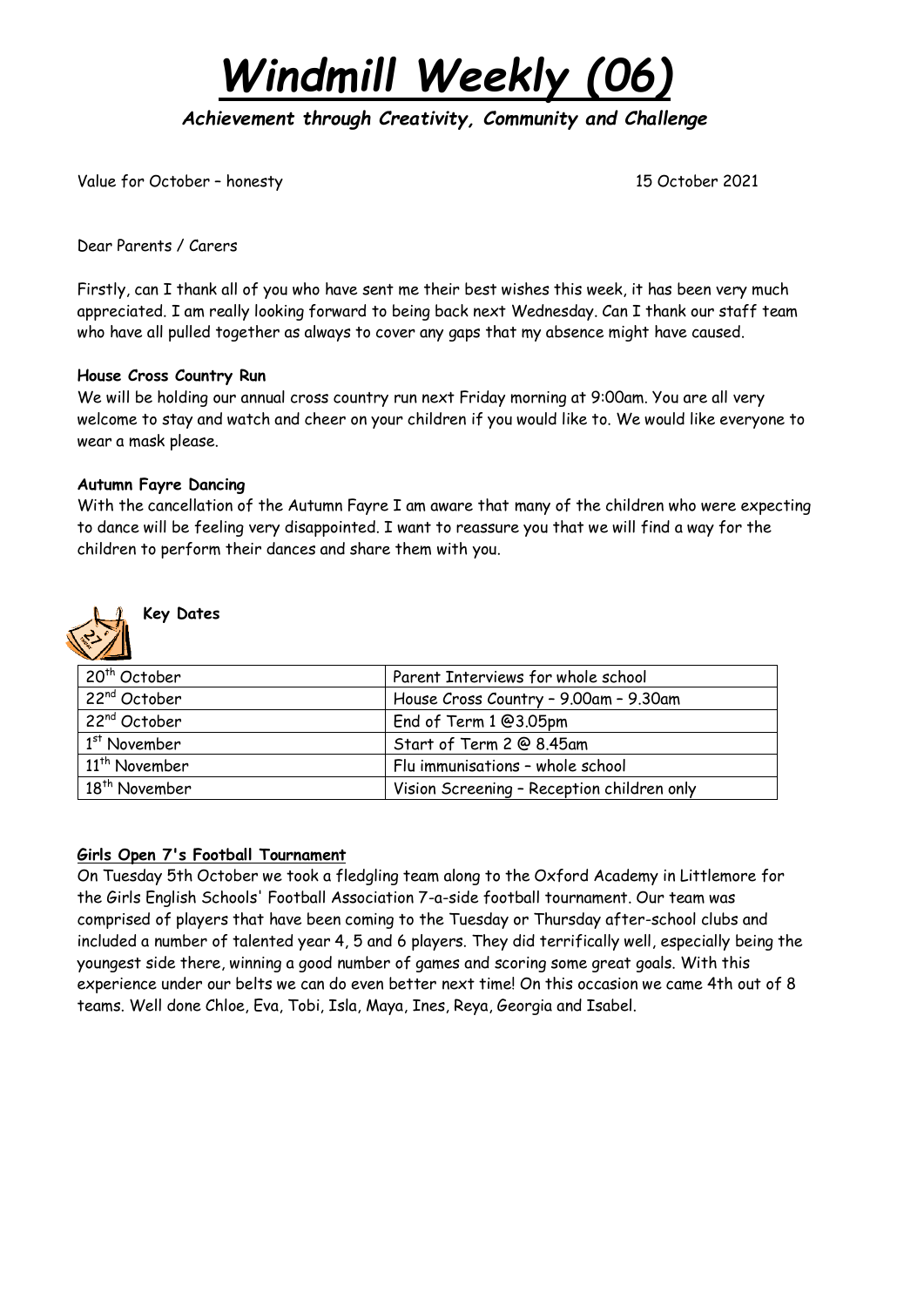## **Windmill Primary Football Fixtures 2021**



# \* = After-school club not on, (H) = Home fixture, (A) = Away fixture

#### **Harvest**

The biggest thank you to everyone at Windmill from all at Asylum Welcome. As ever, we were totally overwhelmed by your generosity; there were two full carloads of food donations! These items will shortly be delivered to refugees and asylum seekers who are struggling to feed themselves and their families, and this will make such a big difference. Thank you again!

On October 26th, Little Amal will be arriving in Oxford! Little Amal is a giant puppet of a refugee girl who is being walked from the Turkey/Syria border to the UK. On October 26th, Little Amal will meet Alice in a public event in the city centre (1-3pm). It should be an incredible event and all are welcome! More info here: <https://www.asylum-welcome.org/event/amal-meets-alice-oxford/> and here: [https://www.walkwithamal.org](https://www.walkwithamal.org/)

Yours faithfully

Krep

Lynn Knapp Headteacher

**(If any images below are missing please view the Newsletter on the School Website – [www.windmill.oxon.sch.uk\)](http://www.windmill.oxon.sch.uk/)**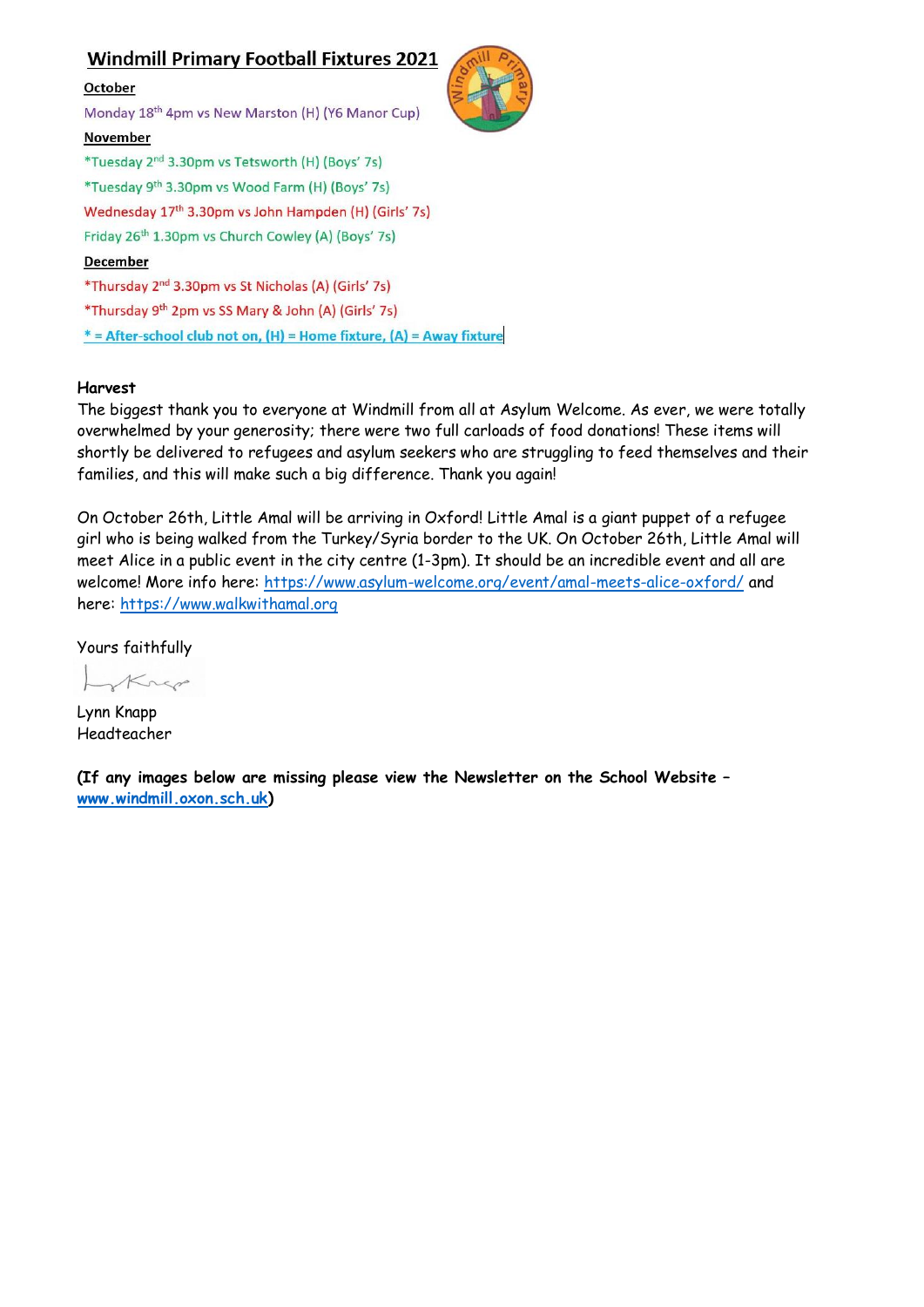

#### **BLUE SKY BOOK CLUBS – VOLUNTEERS NEEDED!**

Are you thinking of volunteering in your local community? Do you have experience of working with or supporting young children? Do you love books and reading?

The Story Museum is seeking volunteers to become Club Leaders in its Blue Sky Book Clubs in local primary schools. Blue Sky Book Clubs is intended to put the joy back into reading by focusing on the story and associated creative activities to aid understanding. Working with small groups of children, you'll get to share stories, characters and themes and do activities including puzzles, riddles and craft. Each school has nine sessions a term to be arranged at a mutually convenient time - the sessions last 45 minutes. As a Club Leader, you'll gain experience of working with students on a literacy project and knowledge of contemporary children's books and authors. You'll also receive training and support, and reimbursement of your travel expenses.

For more information about becoming a Blue Sky Book Club Leader, including a role description and how to apply, [please](https://s3.eu-west-1.amazonaws.com/storymuseum/Blue-Sky-Book-Clubs-volunteer-description.pdf) click here. If you'd like to talk to us about establishing a Blue Sky Book Club in your child's school, please email our Volunteer Coordinator, Jessica Corfield at jessica.corfield@storymuseum.org.uk.